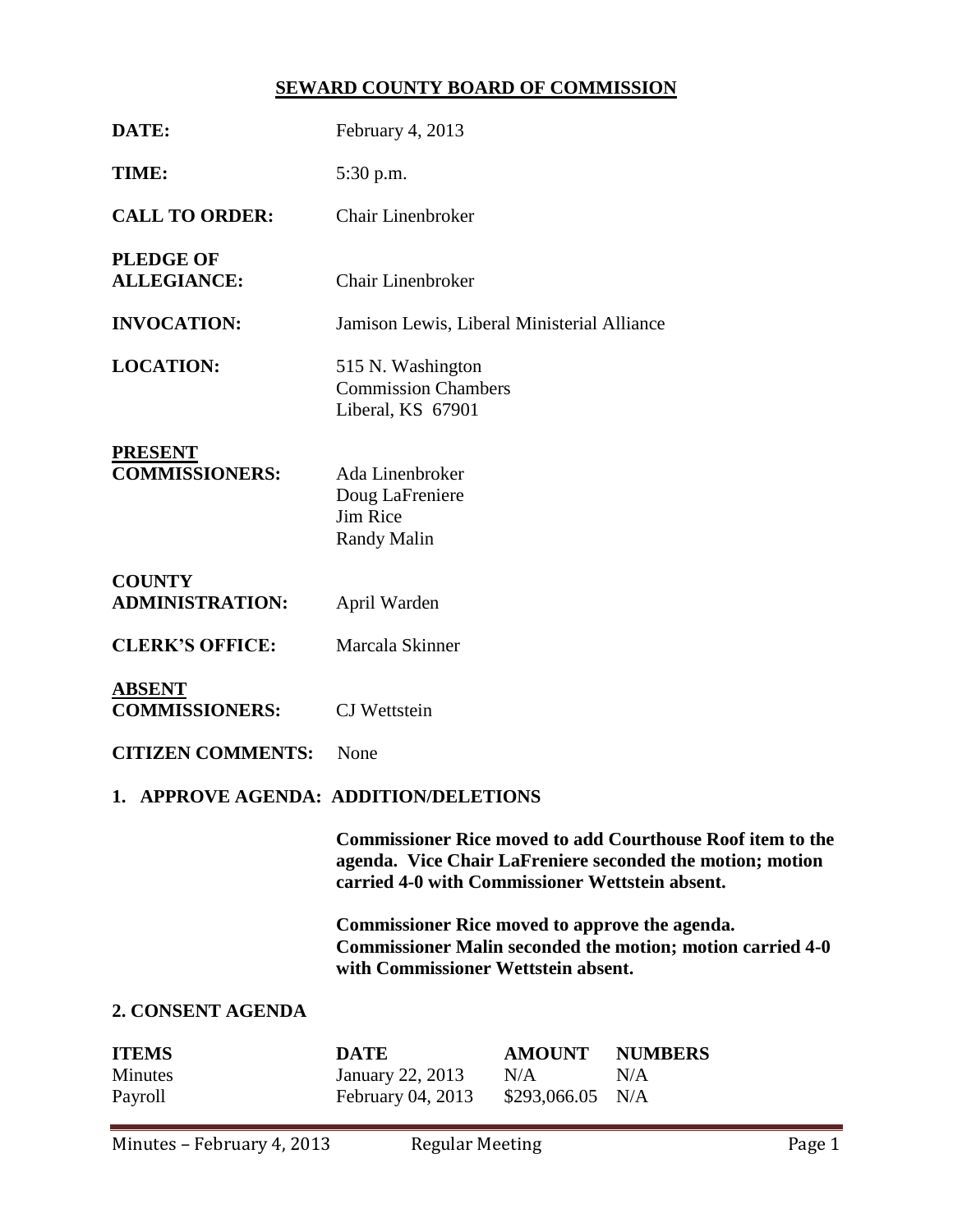| Payroll (Sage/OK)         | February 04, 2013 | \$20,130.36 | N/A                        |
|---------------------------|-------------------|-------------|----------------------------|
| <b>Payroll Correction</b> | February 04, 2013 | \$840.00    | N/A                        |
| Vouchers $(2012)$         | February 04, 2013 | \$30,309.14 | 147902-147934              |
| Vouchers $(2013)$         | February 04, 2013 |             | \$226,129.52 147935-148128 |

#### **REQUISTIONS**

| <b>DEPARTMENT</b> | <b>ITEM</b>    | <b>VENDOR</b> | <b>AMOUNT</b> | <b>LINE ITEM</b> |
|-------------------|----------------|---------------|---------------|------------------|
| County            | Domain         | Paragon       | \$3413.00     | 2-100-31166-250  |
| Technology-       | Controller     |               |               |                  |
| Attorney          |                |               |               |                  |
| County            | In-car video   | Chief Supply  | \$11,347.44   | 3-330-31100-481  |
| Equipment         | cameras $(2)$  |               |               |                  |
| County            | Desktop        | Paragon       | \$996.00      | 3-100-31166-250  |
| Technology-       | Computer $(1)$ |               |               |                  |
| Administration    |                |               |               |                  |

**Commissioner Rice moved to approve the consent agenda. Commissioner Malin seconded the motion; motion carried 4-0 with Commissioner Wettstein absent.**

# **3. NEW EMPLOYEES**

Aaron D. Schuster County Attorney's Office

# **4. PROCLAMATION Black History Month**

Chair Linenbroker read the following proclamation:

#### **PROCLAMATION**

TO THE PEOPLE OF SEWARD COUNTY, KANSAS, GREETINGS:

WHEREAS, Black History Month is an opportunity to share the historical and present contributions of African Americans, and

WHEREAS, During Black History Month, we celebrate the many achievements and contributions made by African Americans to our economic, cultural, spiritual and political development; and

WHEREAS, Black History Month began as "Negro History Week" in February 1926 in the United States as supplement to the school curriculum, through the work of African American scholar, Dr. Carter G. Woodson; wherein his aim was to encourage a greater awareness and understanding of the African experience; and

WHEREAS, later, in the 1960's, the week expanded into Black History Month to commemorate, through community activities, a more balanced and accurate picture of Black History, and is celebrated yearly during the entire month of February, as it coincides with the birthdays of the great black Leader Frederick Douglass (February 15) and Abraham Lincoln (February 12); and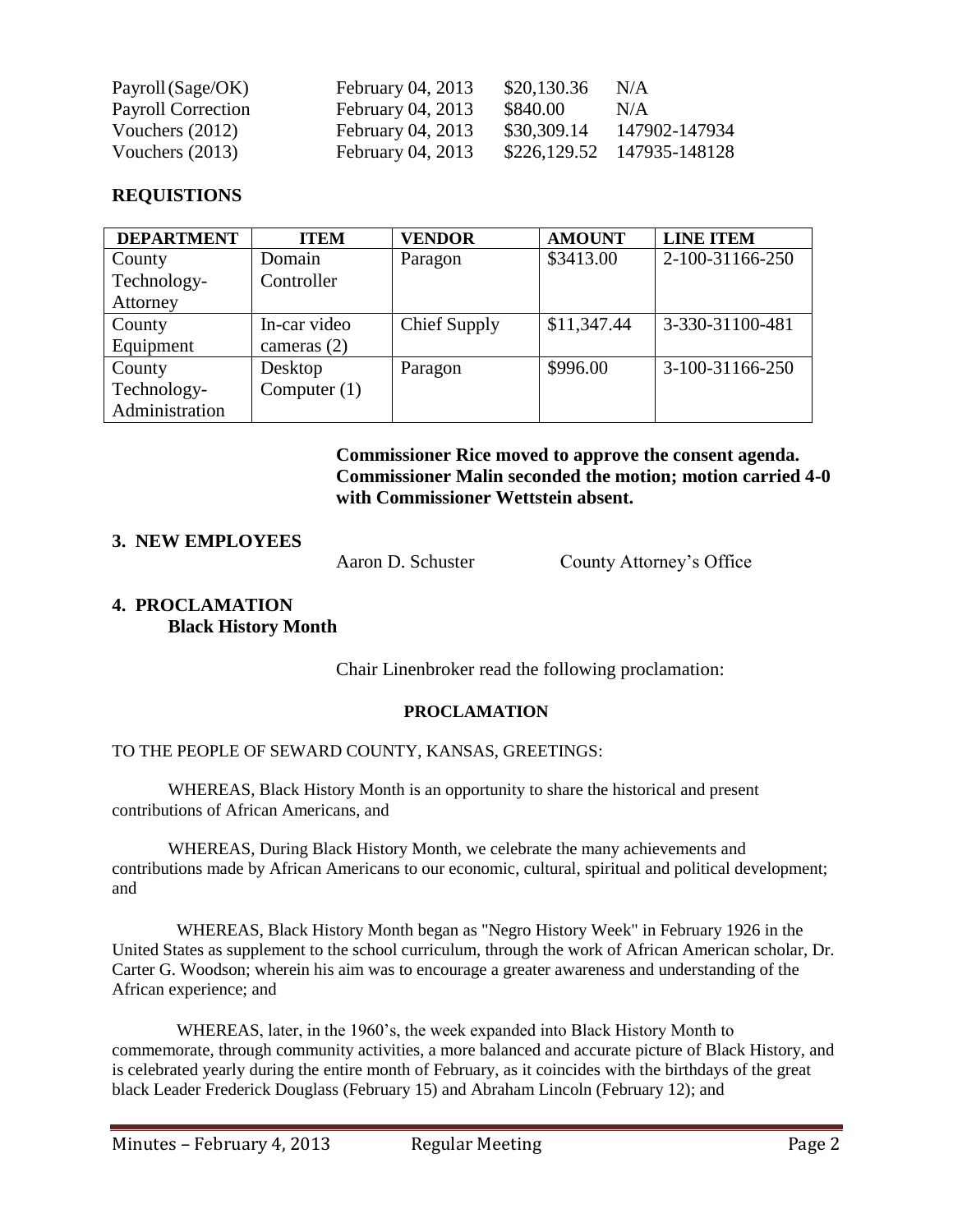WHEREAS, the State of Kansas recognizes the significant contributions and huge advances African Americans have made, and continue to make in the State of Kansas and the world, in such areas as education, medicine, art, culture, public service, economic and development, politics and human rights. We see the greatness of America in those who have risen above injustice and enriched our society.

NOW, THEREFORE, WE, THE BOARD OF COUNTY COMMISSIONERS, SEWARD COUNTY, KANSAS, do hereby proclaim February 2013 as:

#### **Black History Month**

in Seward County, Kansas, and urge all citizens to celebrate our diverse heritage and culture and continue our efforts to create a world that is more just, peaceful and prosperous for all.

> Board of County Commissioners Seward County, Kansas

 $\mathbf{By:}$ 

Ada Linenbroker, Chairman

ATTEST:

\_\_\_\_\_\_\_\_\_\_\_\_\_\_\_\_\_\_\_\_\_ Stacia Long, County Clerk

> **Commissioner Rice moved to approve the Proclamation, Proclaiming February as Black History Month. Vice Chair LaFreniere seconded the motion; motion carried 4-0 with Commissioner Wettstein absent.**

#### **5. ANNUAL NOXIOUS WEED REPORT 2012**

**Vice Chair LaFreniere moved the Board approve the Annual Noxious Weed Eradication Progress Report for 2012. Commissioner Malin seconded the motion; motion carried 4-0 with Commissioner Wettstein absent.**

#### **6. ANNUAL NOXIOUS WEED PLAN 2013**

**Vice Chair LaFreniere moved the Board approve the annual Noxious Weed Management Plan for 2013. Commissioner Malin seconded the motion; motion carried 4-0 with Commissioner Wettstein absent.**

# **7. T-1 LINE FOR ADMINISTRATION BLDG.**

**Commissioner Rice moved to approve the purchase of the fiber optic line through Zito Media with funds to come out of General Courthouse. Commissioner Malin seconded the motion; motion carried 4-0 with Commissioner Wettstein absent.**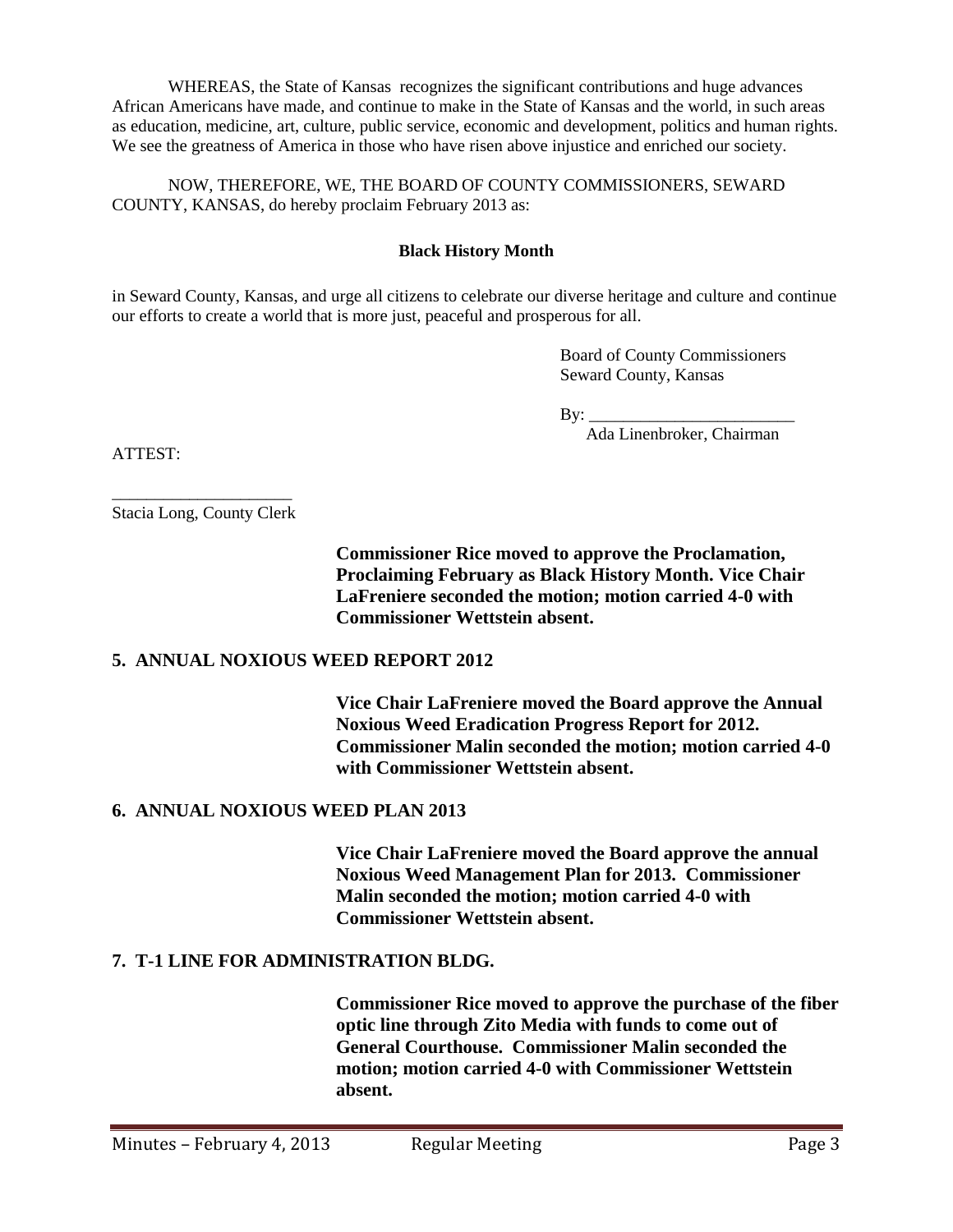#### **8. ROCK HOUSE DISCUSSION**

April Warden, County Administrator gave an update regarding the tiles at the Rock House that were removed by the Seward County Maintenance Department with direction from the Seward County Planning and Zoning Department at no cost to the County.

This item will be discussed further in the work session scheduled on February  $19<sup>th</sup>$  at 4:00pm

#### **9. COURTHOUSE ROOF**

**Vice Chair LaFreniere moved to table until the next meeting. Commissioner Malin seconded the motion; motion carried 4-0 with Commissioner Wettstein absent.** 

### **10. GREAT PLAINS DEVELOPMENT DUES**

April Warden, County Administration was notified by Great Plains Development, that the County cannot pay their dues out of the Micro Loan fund, which is where the funds were approved to be taken from at the Board meeting September 4, 2012. She also discussed the amount of money that was in the Micro Loan fund and what the money is to be used for.

**Chair Linenbroker moved to recess the meeting for 5 minutes to reconvene back at 6:35 pm. Commissioner Malin seconded the motion; motion carried 4-0 with Commissioner Wettstein absent.**

The meeting resumed at 6:35pm

After each commissioner provided input on the issue, the following motion was made.

**Commissioner Rice moved to journal entry the dues back into the Micro Loan fund and take the dues out of the General Courthouse fund. Commissioner Malin seconded the motion; motion carried 3-1 with Vice Chair LaFreniere against and Commission Wettstein absent.**

# **11. GREAT PLAINS SEMI-ANNUAL REPORT**

No action was taken and no discussion.

# **12. COA BOARD APPOINTMENT**